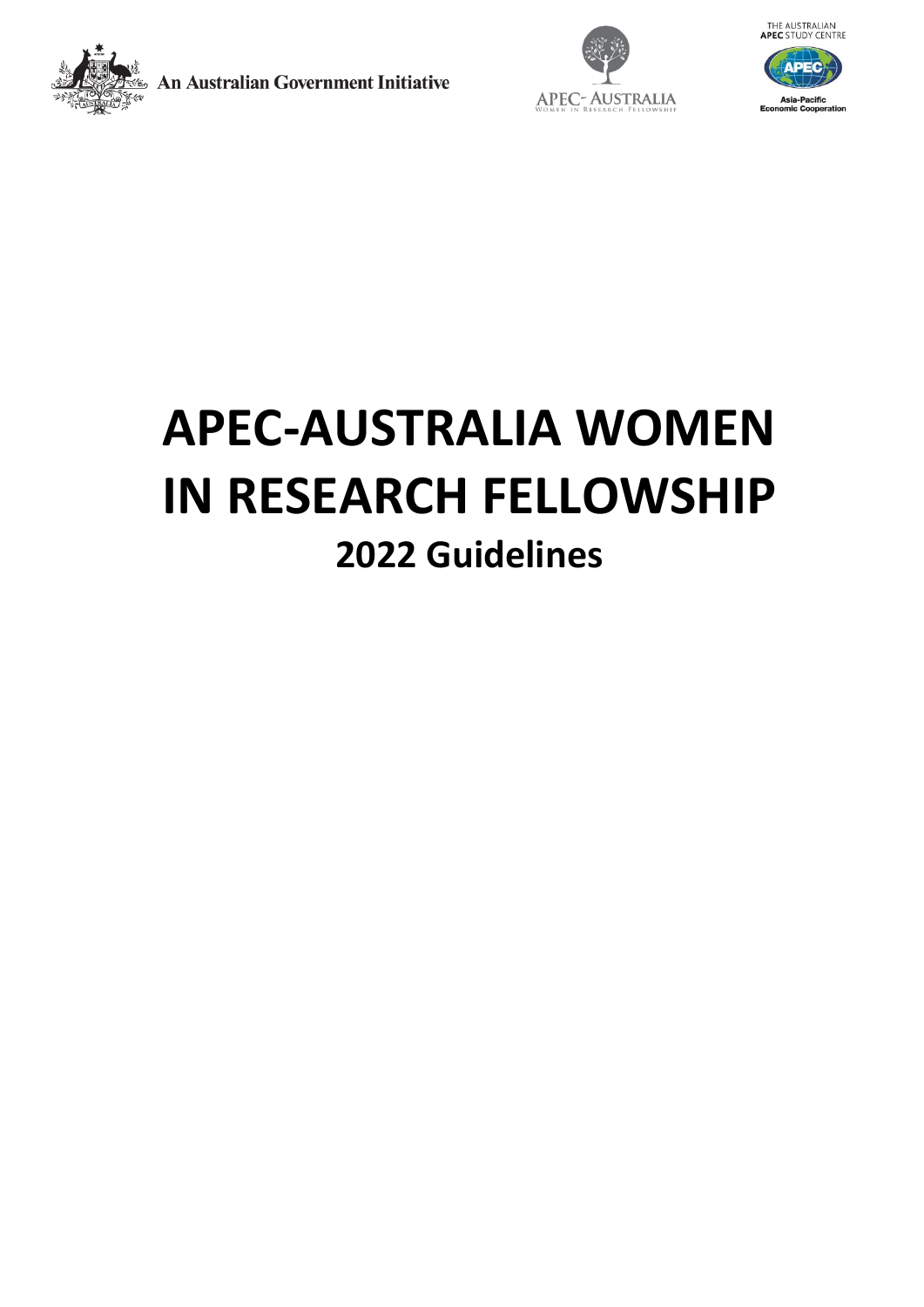# **Glossary**

| <b>Academic Transcript</b> | The list of subjects and academic results provided by      |
|----------------------------|------------------------------------------------------------|
|                            | institutions                                               |
| <b>APEC</b>                | Asia-Pacific Economic Cooperation                          |
| Applicant                  | The person applying for Research Fellowship                |
| Home Economy               | The country of citizenship and/or permanent residency of   |
|                            | the applicant                                              |
| Host Organisation/         | The organisation or the institution the applicant proposes |
| Institution                | to attend for research in Australia                        |
| <b>Sponsor Nomination</b>  | A nomination google form from the applicant's host         |
| Form                       | confirming support and placement                           |
| Organisers                 | The organisers and administrators of the fellowship: The   |
|                            | Australian APEC Study Centre                               |
| STEM                       | Science, Technology, Engineering and Mathematics           |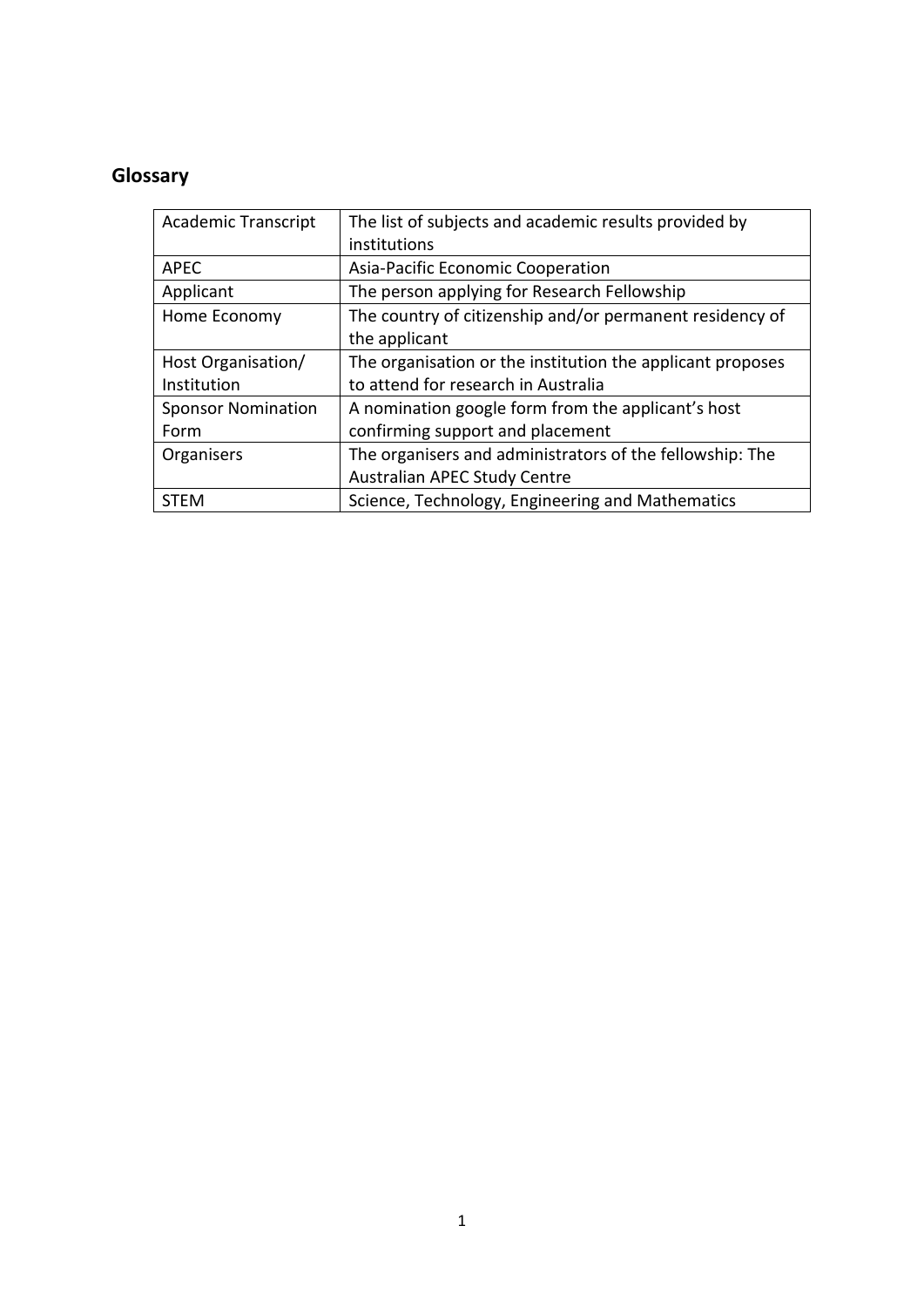# **1. INTRODUCTION**

# **1.1 Background**

One of APEC's goals, as laid out in the *2016-2030 APEC Education Strategy,* is to increase the participation of women and girls in Science, Technology, Engineering and Mathematics (STEM) (Objective 1, Action 3), increasing their employability, social wellbeing and contributing to the sustainable growth of their communities.

This project aims to enhance the careers of women researchers in STEM, as well as supporting mobility and research collaboration. Up to 20 women researchers from developing economies will complete a fellowship at an Australian research institution over 1 to 4 months. Research fellows will expand their professional networks and have access to leading academics, facilities, and equipment in Australia to develop their own research interests and competencies. The project will foster opportunities to develop partnerships between research institutions in APEC economies and deliver high quality research outputs.

The APEC-Australia Women in Research Fellowship previously ran from 2015 to 2019 and supported 51 women researchers from APEC economies. The previous iterations of the project received positive feedback, with participants and their supervisors reporting the fellowship benefitted the participants' careers, expedited research and led to long-term partnerships between their institutions.

The 2022 round of the fellowships will encourage development of new ideas in cutting-edge STEM disciplines, which will benefit APEC economies' research outputs. The fellowship will provide an opportunity for face-to-face collaboration over an extended period of time, which will be particularly valuable to researchers who have only been able to collaborate virtually during the pandemic. It will enable linkages to form organically between universities and research institutions across APEC economies, fostering long-term quality research partnerships.

#### **Overview**

The objective is to build capabilities of women researchers from developing APEC economies to further their careers in STEM-related research. Women researchers from the region will have the opportunity to work with Australian experts and utilize materials and equipment in Australian research facilities. This opportunity will support and empower women with necessary skills to succeed and adapt to an increasingly complex, changing, technological world. STEM leads to innovation necessary to sustain regional economies. Supporting human capital development in STEM-related fields in developing economies will be crucial in responding to challenges such as the COVID-19 pandemic.

The fellowship will provide financial support for high-achieving post-doctorate women in STEM research from developing APEC economies to pursue research opportunities in partnership with Australian education and research institutions. The Fellowship will support the hosting of researchers by an Australian institution for a period of one to four months to build and deepen institutional linkages, create professional networks, support professional development, and exchange expertise with Australian researchers.

One of APEC's key goals is to support economic and technical cooperation to address the many challenges and opportunities that face the region. Enhanced research and education cooperation among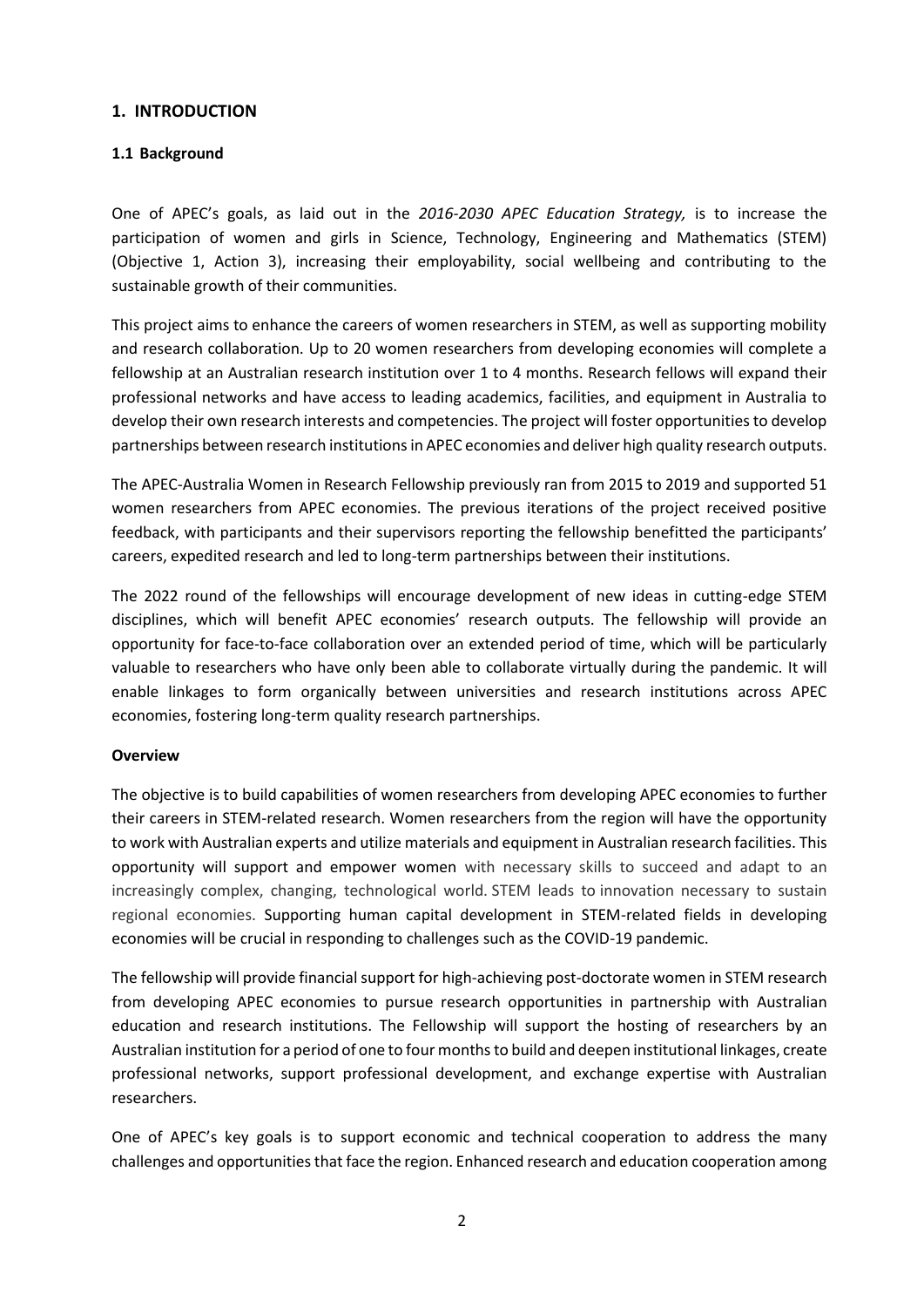APEC economies fosters innovative growth as students, researchers and education providers build scientific, technological, and linguistic communities.

The Fellowship is designed for women in research from developing APEC economies who are emerging leaders in their field and are at the forefront of their research discipline. Candidates from non-urban areas are strongly encouraged to apply.

This fellowship aims to encourage the mobility of women in research in the APEC region. It is therefore designed to assist with the particular challenges women in research face in undertaking cross-border research activities such as arrangements and financial support for child care. The fellowship is also encouraging of early career researchers.

# **1.2 Funding allocation**

Each fellowship is worth up to AUD\$20,000. Applicants from South America will receive more travel allowance to cover flight costs.

# **2. FELLOWSHIP ELIGIBILITY AND ENTITLEMENTS**

#### **2.1 Eligibility**

To be eligible to receive the fellowship, applicants must:

- Be a female citizen and/or permanent resident of an overseas development assistance (ODA) eligible APEC economy
- Not be an Australian citizen and/or permanent resident
- Have a conferred PhD degree by 1 April 2022
- Available to commence their proposed program in Australia between 1 July 2022 and 30 April 2023
- Provide all relevant supporting documentation in English
- Obtain agreement from an academic supervisor from an Australian academic institution and/or organisation
- Not be undertaking research or training that leads to a formal qualification between 1 July 2022 and 30 April 2023.

#### **2.2 Eligible Economies**

- People's Republic of China
- Indonesia
- Malaysia
- Mexico
- Papua New Guinea
- Peru
- **Philippines**
- Thailand
- Viet Nam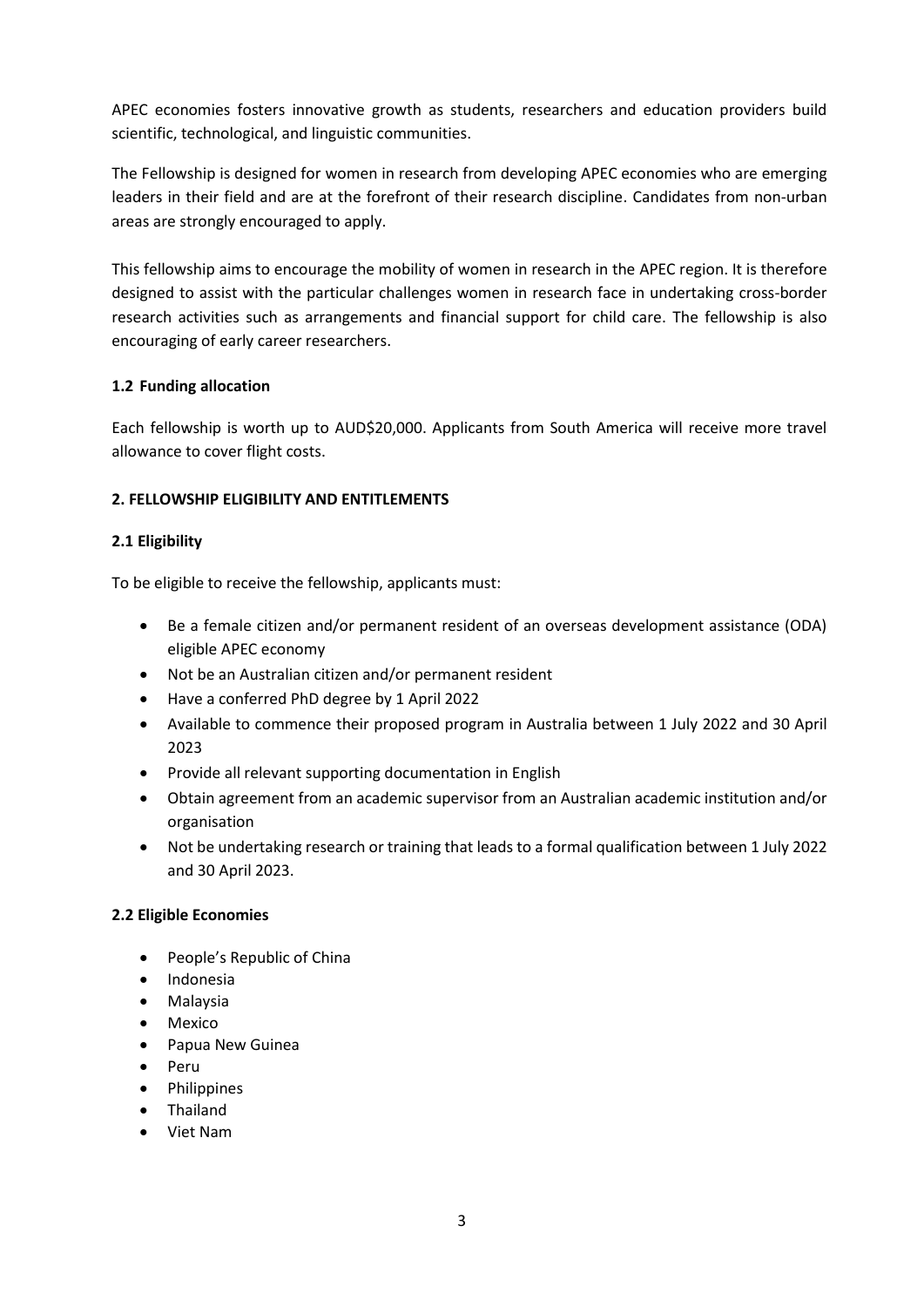# **2.3 Financial Benefits (approximately \$10,000 to \$20,000 AUD per fellowship)**

All recipients will receive in Australian Dollars:

- Travel allowance: \$3,000 (Provision to pay up to \$4,500 for South American economies)
- Establishment allowance: \$2,000
- Monthly stipend: \$3,000 (paid up to the maximum program duration on a pro-rata basis)
- Childcare allowance: \$1,200\* (paid up to the maximum program duration on a pro-rata basis) \*if applicable
- Overseas health insurance for the full program duration (OSHC = Overseas Student Health Cover)

# **3. APPLICATION PROCESS**

#### **3.1 2022 Application Timeline**

| 12 April 2022          | Applications open. Applicants are required to complete online |
|------------------------|---------------------------------------------------------------|
|                        | form and submit supporting documents via email                |
| 31 May 2022            | Applications close 5:00 PM (Australian Eastern Standard Time) |
| $May - June 2022$      | Applicants shortlisted and assessed                           |
| 28 June 2022           | Successful and unsuccessful applicants are notified           |
| 28 June - 28 July 2022 | Successful recipients complete and return detailed project    |
|                        | outline with KPIs, milestones and passport copies             |
| 28 July 2022 onwards   | Recipients commence fellowship program                        |

#### **3.2 Application structure**

#### **Applicants are required to respond to the following questions:**

#### *Personal details*

What is the closest Australia Visa Application Centre to your current address? You can search for your nearest location here: [https://immi.homeaffairs.gov.au/help-support/contact](https://immi.homeaffairs.gov.au/help-support/contact-us/offices-and-locations/offices-outside-australia)[us/offices-and-locations/offices-outside-australia](https://immi.homeaffairs.gov.au/help-support/contact-us/offices-and-locations/offices-outside-australia)

# *Research experience (to be answered in plain English)*

- What was the research specialty of your PhD degree? (maximum 200 words)
- What was the final score of your two most recent university degrees? (please provide the GPA if possible)
- Please show evidence of a high-level of academic achievement and your research experience relative to your chosen field of study (maximum 300 words)

# *Proposed research program (to be answered in plain English)*

- Provide a well-defined research program proposal with anticipated outcomes (maximum 500 words)
- Which Australian academic institution/organisation has agreed to host you if successful?
- Provide your proposed start and end dates (Note: All fellowships must begin and end in Australia. Any field work (if applicable), must be undertaken prior to the start of the fellowship in Australia.)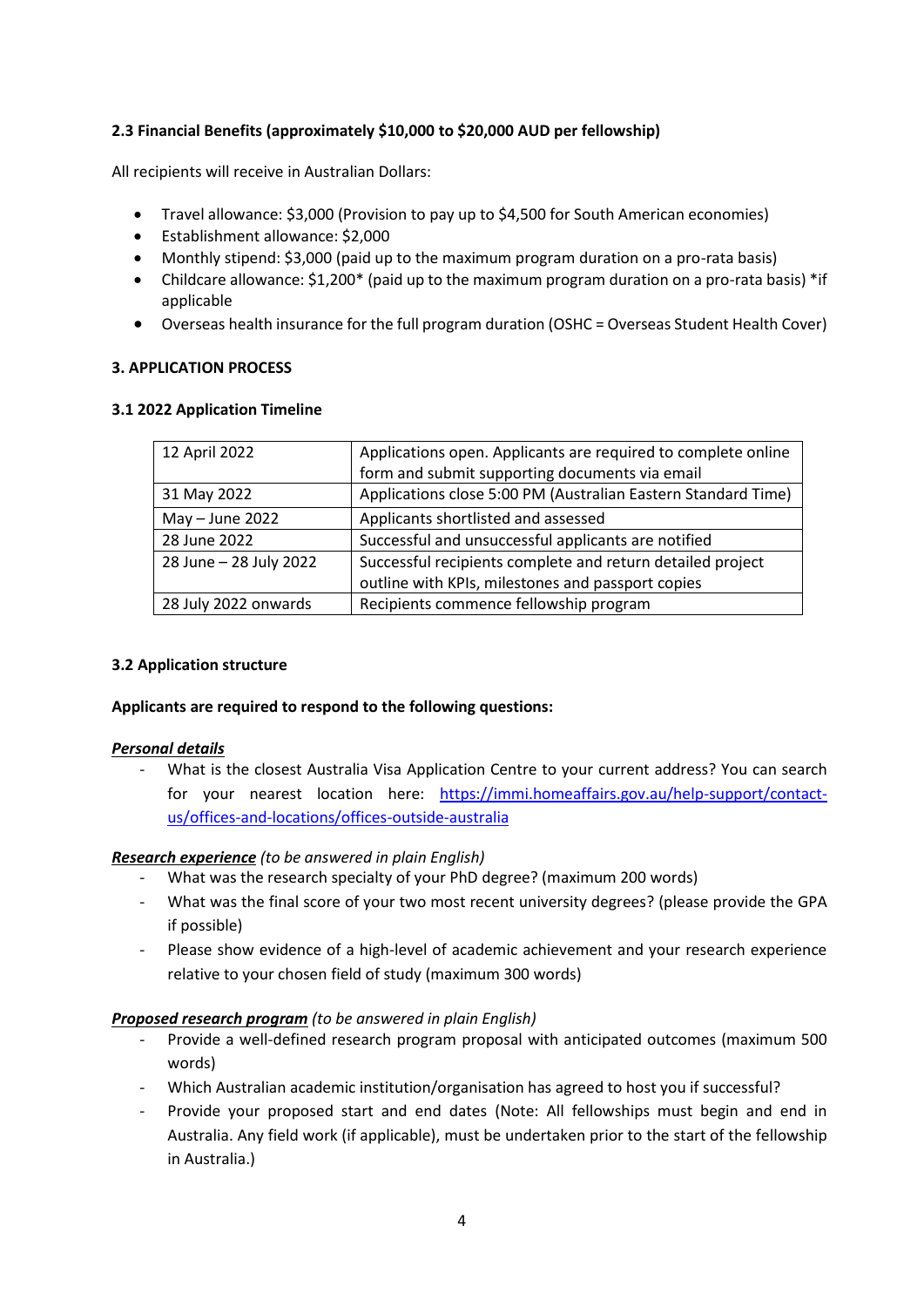- Provide detail of the facilities that you expect your project will require.
- Provide detail of the materials that you expect your project will require (e.g. online access to academic journals, specific equipment and/or chemicals, their quantities and their estimated costs).
- If successful, do you agree to work with your supervisor to create a detailed project outline before you commence your fellowship featuring KPIs and milestones? (These will need to be achieved and signed off by your supervisor to receive the final payment of your fellowship).
- Details of your sponsor (name, position, email, phone number).

# *Benefits of the research program (to be answered in plain English) (maximum 200 words per question)*

- Detail how this international research opportunity will benefit Australia and foster ongoing collaboration and cooperation between Australia and your home economy
- How will this fellowship encourage development of new ideas in cutting-edge STEM disciplines, which will benefit your home economies' research outputs.
- Detail how the international research would further your academic and/or professional career. If relevant, include details of any barriers you have previously faced in pursuing international research opportunities.

# *Referees*

Give details of TWO referees who are providing referee reports (their title, name, relationship with applicant, phone number, email, position, organisation)

# **Supervisors are required to respond to the following questions:**

*Applicants must ensure that supervisors submit an applicant sponsor nomination form, or the application will be ineligible.*

#### *Benefits*

- Why has your organisation chosen to support the application and what benefits will be gained from the proposed programme? (maximum 300 words)
- How will the proposed programme build or improve research partnerships in STEM fields between Australia and the applicant's home country? (maximum 200 words)

#### *Administration*

- Provide details of your proposed fellow's start and end dates.
- In what language have you agreed to supervise the applicant's research?
- If this applicant is successful, do you agree to provide them with the details of your institution's relevant support services before they arrive in Australia?
- If this applicant is successful, do you agree to provide an orientation session of your institution upon commencement of the fellowship?
- If this applicant is successful, do you agree to work with the fellow to create a detailed project outline before commencement of the fellowship which includes KPIs and milestones? (This will need to be signed off by you so the fellow can receive final payment during the fellowship)
- Provide any further information that may be relevant to this application for the APEC-Australia Women in Research Fellowship (maximum 200 words).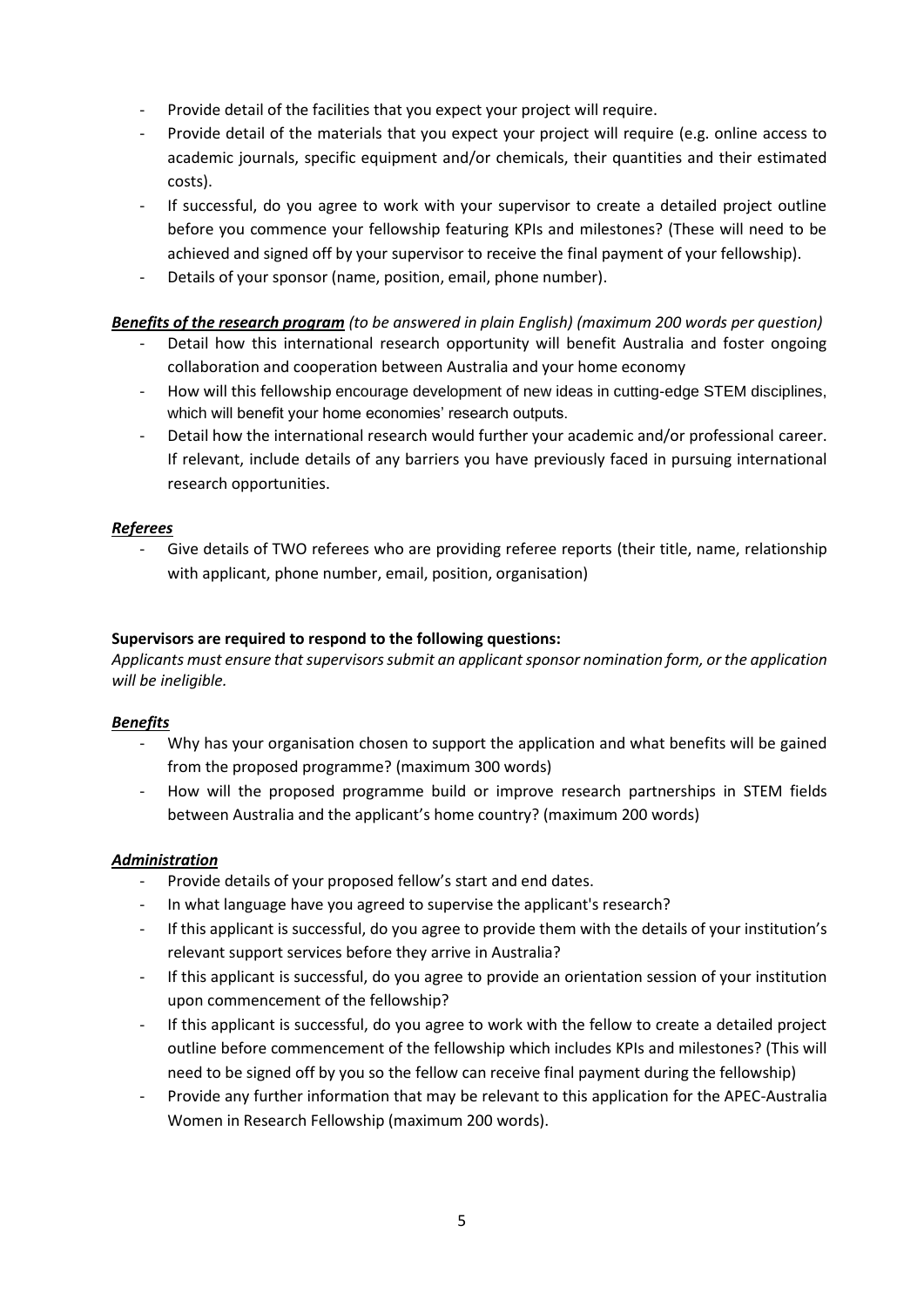# **3.3 Required Documents**

- 1. Completed '2022 Application' form
- 2. Completed '2022 Applicant Sponsor Nomination' form
- 3. Copy of citizenship or permanent residency
	- A certified copy showing full name, date of birth and country of citizenship and any other relevant pages of the applicant's most current passport, birth certificate or national identity card.
	- A certified copy of official documentation showing evidence of permanent residency status (only required if different from country of citizenship).
- 4. Academic Transcripts
	- A certified copy of a numerically weighted academic transcript of the applicant's highest qualification that shows the subjects and scores and includes an explanation of the marking system (if not clear).
- 5. Two Referee Reports
	- Referee reports must be from academic supervisors, Heads of Department or other workplace managers who are familiar with the applicant's academic, research and/or performance and abilities. They should be in the form of a letter that is under one page long.
- 6. Evidence of support and language suitability from the host.
	- Completed form from host organisation and confirmation that the applicant's language ability is suitable for their proposed research program. If the fellowship is going to be undertaken in English and the applicant has not completed a university course at an
	- English-speaking university please submit latest IELTS or TOEFL scores.
- 7. Research CV and list of publications
	- Detailed CV with list of research outputs, publications and contributions to the applicant's field of research. Provide a brief description of career circumstances, which may have positively or negatively influenced the applicant's research productivity (including family/carer responsibilities).

Before submitting, please make sure to follow the format below when naming your documents: Example: Sarah Thorpe

- 1. Sarah T App Form
- 2. Sarah T Sponsor Form
- 3. Sarah T CZ/PR
- 4. Sarah T Academic Transcript
- 5. Sarah T Ref Reports
- 6. Sarah T Lang Support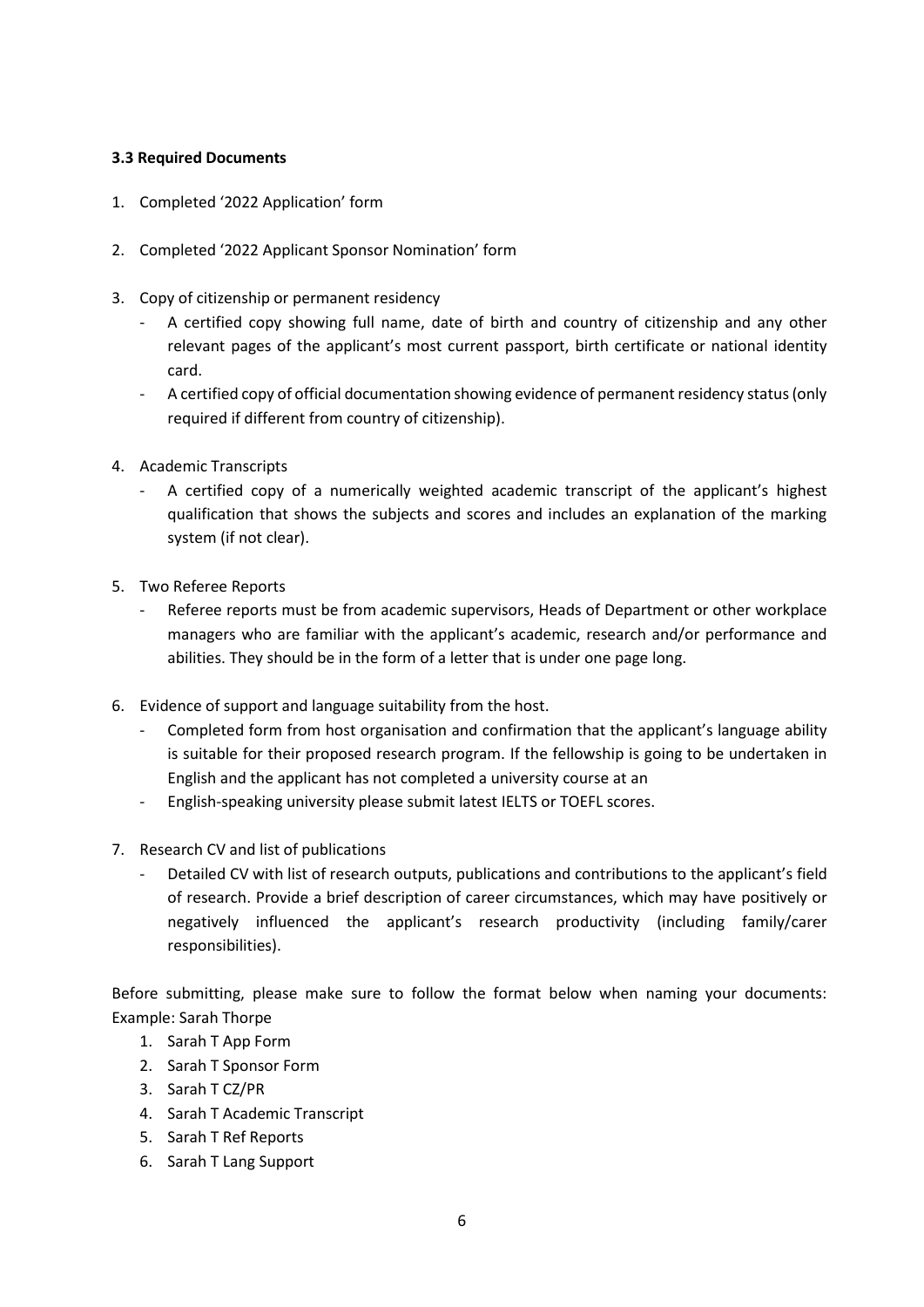7. Sarah T CV

# **3.4 Translation**

To be eligible applicants must provide English translations of the required supporting documentation if the original documents are not in English. Applicants will also need certification of documents that have been translated unless they are translated documents for evidence of community service or employment records.

# **3.5 Certification**

To certify a document as a true copy, applicants must provide the original and a copy of the document to a formally recognised authority, professional person or someone well-respected in the community ('of good standing'). This could include but is not limited to: university dean or course convener, teacher, work supervisor, lawyer, doctor, civil servant, Justice of the Peace, Commissioner of Oaths or Public Notary.

To certify, make a copy of the original document, take the photocopy and the original, and ask the person to certify the photocopy by:

- sign and date under the statement and provide details of their occupation
- write or use a stamp (if available), "I certify that the copy is a true copy of the original document". This phrase may be in the local language. For Example:

Chinese - 此为原始文件的真实副本

Hindi - इस मूल दस्तावेज की एक सच्ची प्रतिलिपि है.

Japanese -これは原本の真正な写しである必要があります。 Spanish - Este documento es una copia auténtica del original. Vietnamese - Sao Y Bản Chính

The certifying person should not be:

- related to the applicant
- living at the same address as the applicant
- in a relationship with the applicant

Applicants must provide certified copies of their:

- Passport, Birth Certificate or National ID Card
- Academic transcripts
- IELTS or TOEFL results

The cost of any fees charged for certification of documents is the responsibility of the applicant.

# **4. ASSESSMENT**

All applications are assessed for eligibility, ensuring all required documentation is provided and complete. Shortlisted applications are then assessed against the selection criteria by an independent selection panel, comprised of eminent academics, professionals and Australian Government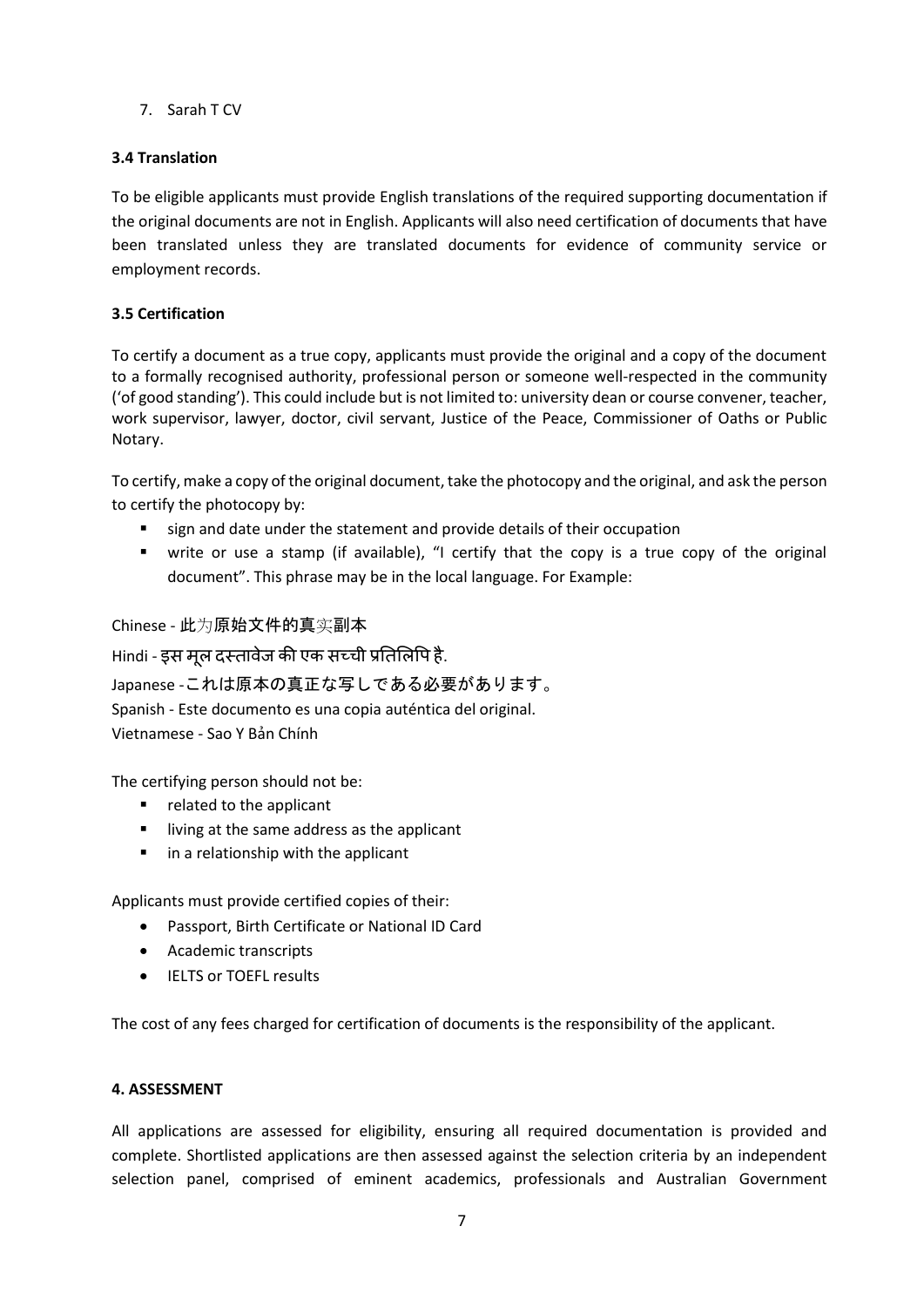representatives.

Staff and/or selection panel members are required to adhere to the requirements of identification, disclosure and management of conflicts of interest when assessing applications. We advise applicants to note that the personal details of selection panel members are confidential and will not be released.

The judging panel will also consider ensuring a diversity of eligible economies and host institutions are represented among the successful applicants.

*Applicants are encouraged to submit an application and a proposal of their research project, which can be easily understood and communicated to external, non-subject matter expert audiences.*

# **4.1 Selection criteria and weighting**

The following are the selection criteria and their relative weighting:

- A record of high-level academic achievement and research experience in the applicant's chosen field of study (30%)
- A well-defined research program and agreement with an Australian academic institution and/or organisation (50%)
- Statement on how the international research would further the applicant's academic and/or professional career (10%)
- Statement on how the international research opportunity will benefit Australia and the applicant's potential to foster ongoing collaboration and cooperation between Australia and the home economy (10%)

# **5. SUCCESSFUL APPLICANTS**

#### **5.1 Notification**

The Australian APEC Study Centre will notify all successful and unsuccessful applicants via email regarding the outcome of their applications by 14 June 2022. Details of successful recipients will be published on the Australian APEC Study Centre website.

#### **5.2 Detailed project outline**

Successful fellows will be required to produce a detailed project outline with their host's input prior to commencement. This will need to include:

- A timeline of project milestones including a point midway through the fellowship. Supervisors will be required to sign off on the KPIs up to this midway point to release the Fellows second (and final) payment.
- Materials the project will require (eg. academic journals, equipment, specific chemicals and their quantities) and costs these may incur.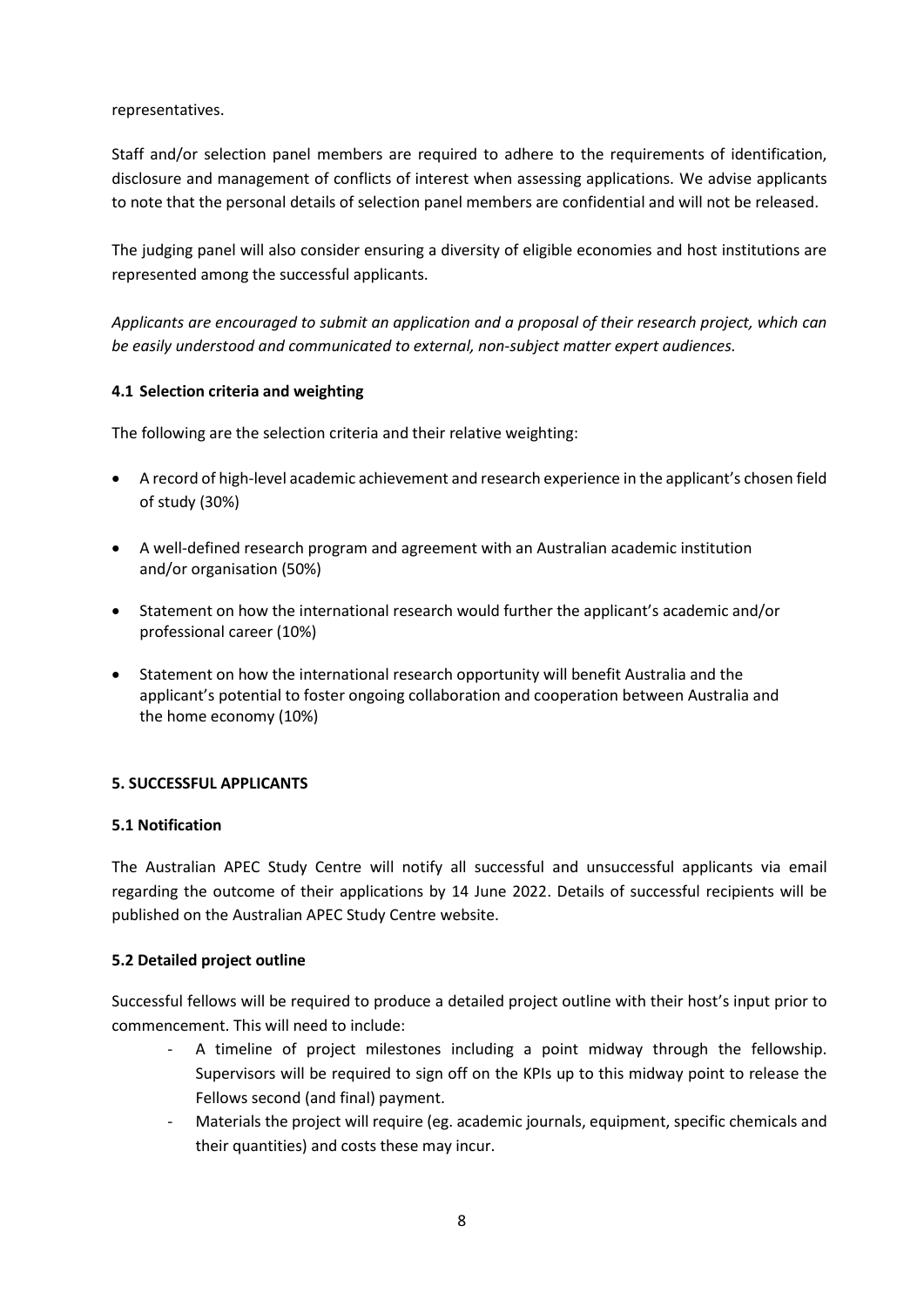#### **5.3 Visas**

Once successful fellowship recipients are notified, the Australian Government Department of Education and Training will provide a letter in support of visa applications. This letter will support **a Temporary Activity (subclass 408) visa – Research stream**. This is the appropriate visa for academics invited to Australia to observe or participate in an Australian research project at an Australian tertiary or research institution. This visa can be granted for up to 12 months. Sponsorship is required if the visa applicant applies in Australia OR applies outside of Australia and intends to stay for more than three months. Immediate family members (members of the family unit) can also apply as dependants. For more information please visit: [Temporary Activity visa \(subclass 408\) Research Activities \(homeaffairs.gov.au\)](https://immi.homeaffairs.gov.au/visas/getting-a-visa/visa-listing/temporary-activity-408/research-activities#Overview)

Once the Letter of Support has been issued to the fellowship recipient, they can lodge their visa application. Visa costs will be the responsibility of the successful fellow. Visa applications may take up to one month to be assessed (sometimes longer if health or character checks are required).

If fellowship recipients are bringing their immediate family members to Australia, then their details must be included in the visa application.

#### **6. ADDITIONAL INFORMATION**

#### **6.1 Disclaimer**

The Australian APEC Study Centre and the Australian Government do not accept responsibility for any misunderstanding arising from the failure by any applicant or hosting institution to comply with these guidelines or arising from any ambiguity, discrepancy or error contained in an application.

Applicants are responsible for all costs incurred in the preparation and lodgment of their applications.

Applications may be disregarded, offers revoked or a program terminated if it is believed that false or misleading information has been provided.

#### **6.2 Intellectual Property**

Intellectual Property (IP) rights will depend on the policy of the host organisation, any IP laws of the home country and any agreement that may have been negotiated between the recipient and the host organisation. In addition, wherever any work is reproduced, the creator of the work must be identified. If a recipient has further concerns, they should seek independent legal advice about the ownership and IP rights for any research material.

# **6.3 Privacy**

The fellowship is bound by the provisions of the Privacy Act 1988 (Privacy Act). Schedule 1 of the Privacy Act outlines the Australian Privacy Principles (APPs), which prescribe the rules for handling personal information, including sensitive information. Information collected in this form will be used by the